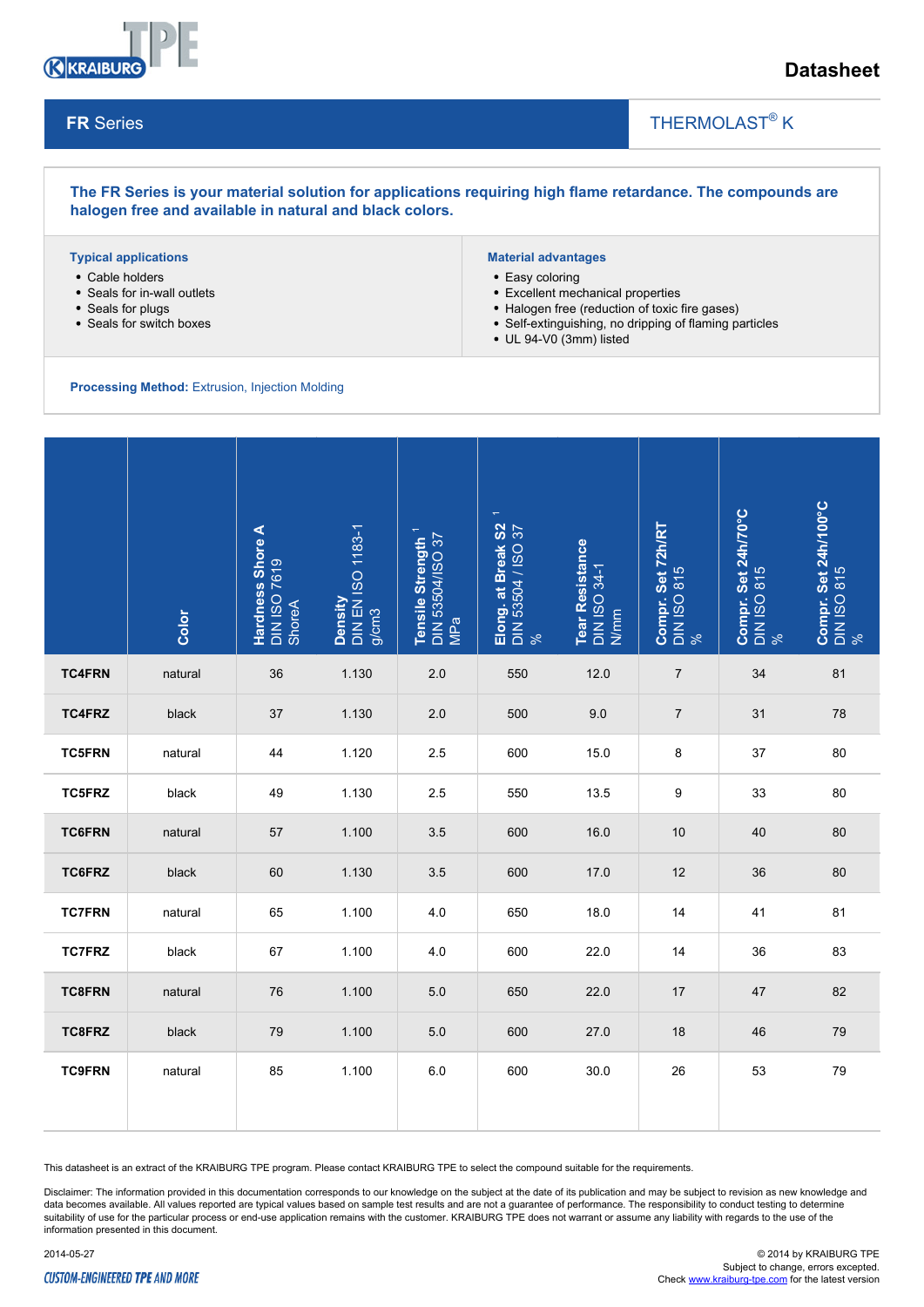

# **Datasheet**

### **FR** Series

### THERMOLAST<sup>®</sup> K

 $\overline{\phantom{a}}$ 



 $1$  Deviating from ISO 37 standard test piece S2 is tested with a traverse speed of 200 mm/min.

Shelf life: 1 year from manufacturing date. Keep in cool, dry and well ventilated area, away from direct source of heat, sunlight and extreme humidity.

All values published in this data sheet are rounded average values.

This datasheet is an extract of the KRAIBURG TPE program. Please contact KRAIBURG TPE to select the compound suitable for the requirements.

Disclaimer: The information provided in this documentation corresponds to our knowledge on the subject at the date of its publication and may be subject to revision as new knowledge and data becomes available. All values reported are typical values based on sample test results and are not a guarantee of performance. The responsibility to conduct testing to determine<br>suitability of use for the particular p information presented in this document.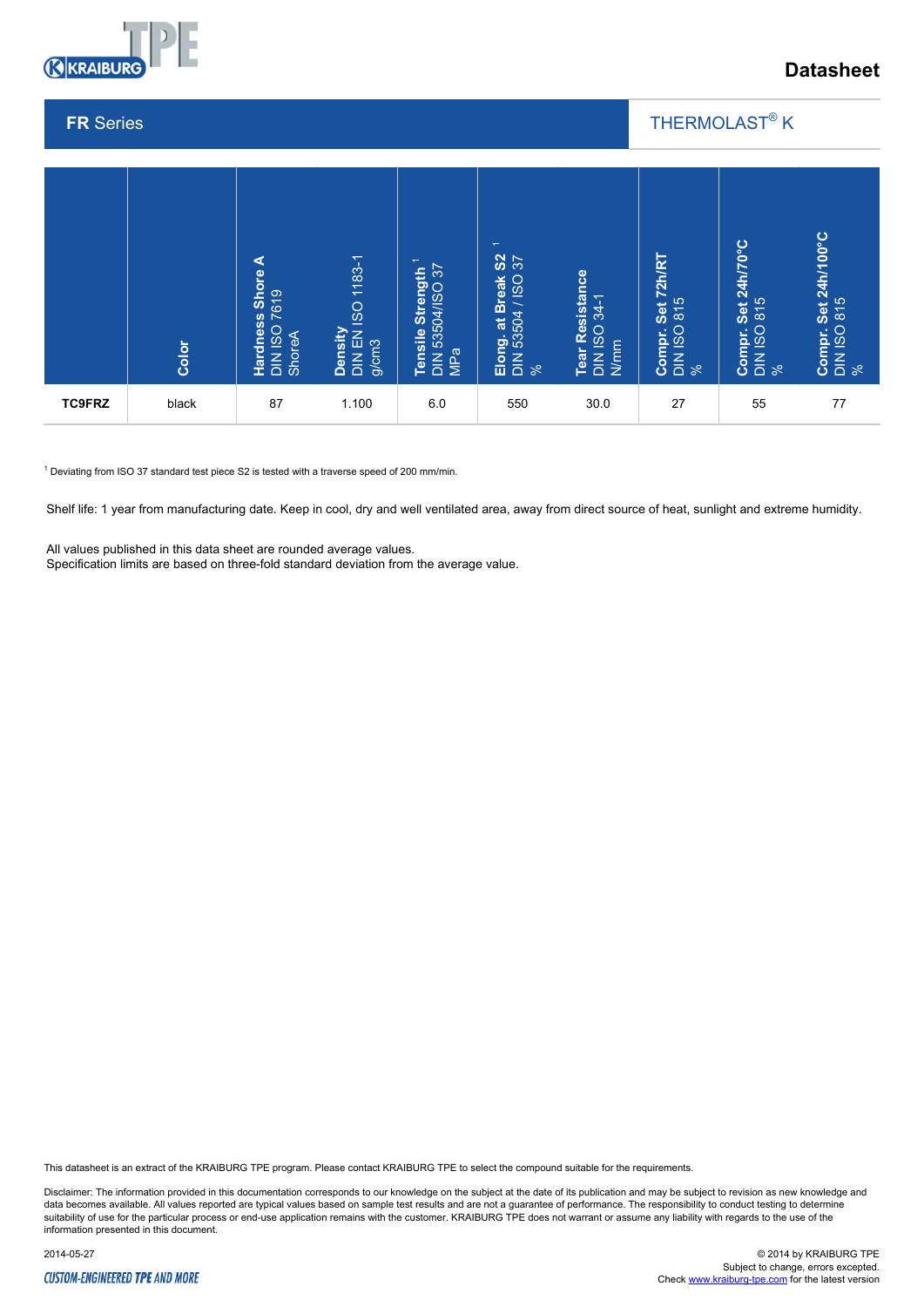

**FR** Series

## **Datasheet**

THERMOLAST<sup>®</sup> K

 $\overline{\phantom{a}}$ 

| <b>Processing Guideline Extrusion</b>         |                                                                                                                                                                                                                                                                                                                                                                                                                                                                                                              |  |  |  |  |  |
|-----------------------------------------------|--------------------------------------------------------------------------------------------------------------------------------------------------------------------------------------------------------------------------------------------------------------------------------------------------------------------------------------------------------------------------------------------------------------------------------------------------------------------------------------------------------------|--|--|--|--|--|
| Cylinder temperature                          | 180 - 200 - 220 °C; max. 220 °C (355 - 390 - 425 °F; max. 425 °F).                                                                                                                                                                                                                                                                                                                                                                                                                                           |  |  |  |  |  |
| Screw geometry                                | Standard three-zone screw (e.g. polyolefin screw). The screw must be able to provide sufficient<br>shearing.                                                                                                                                                                                                                                                                                                                                                                                                 |  |  |  |  |  |
| L/D ratio                                     | At least 25                                                                                                                                                                                                                                                                                                                                                                                                                                                                                                  |  |  |  |  |  |
| Compression ratio                             | At least 3.5:1                                                                                                                                                                                                                                                                                                                                                                                                                                                                                               |  |  |  |  |  |
| Screens / breaker plate                       | A breaker plate and a screen pack are generally recommended in the extruder configuration in order to<br>increase pressure.                                                                                                                                                                                                                                                                                                                                                                                  |  |  |  |  |  |
| Die land                                      | $3 - 5$ mm (0,12 - 0,16 in.)                                                                                                                                                                                                                                                                                                                                                                                                                                                                                 |  |  |  |  |  |
| <b>Extruder Head</b>                          | Ca. 180 °C (355 °F)                                                                                                                                                                                                                                                                                                                                                                                                                                                                                          |  |  |  |  |  |
| Die temperature                               | Ca. 190 - 180 °C (374 - 410 °F)                                                                                                                                                                                                                                                                                                                                                                                                                                                                              |  |  |  |  |  |
| Pre drying                                    | To achieve optimum mechanical values the following procedures have to be kept: a. Material has to be<br>predryed efficiently. Air dryer - at least 4h/80 °C (4h/175 °F), residual moisture < 0,02%. b. Material has<br>to be processed immediately after drying. Avoid moisture absorption in the funnel (funnel must be<br>covered). c. Before opening the bag, material has to be at room temperature in order to avoid<br>condensation due to cold material. d. Keep the filling level in the funnel low. |  |  |  |  |  |
| Calibration                                   | Generally not necessary; support elements may be required when extruding THERMOLAST®<br>compounds with high hardness or when coextruding with standard thermoplastics.                                                                                                                                                                                                                                                                                                                                       |  |  |  |  |  |
| <b>Processing Guideline Injection Molding</b> |                                                                                                                                                                                                                                                                                                                                                                                                                                                                                                              |  |  |  |  |  |
| Cylinder temperature                          | 220 - 200 - 180 °C, max. 220 °C (428 - 392 - 356 °F, max. 428 °F)                                                                                                                                                                                                                                                                                                                                                                                                                                            |  |  |  |  |  |
| Hotrunner                                     | Hot runner temperatures: 180 - 220 °C (356 - 428 °F). The runner should be empty after a maximum of<br>$2 - 3$ shots.                                                                                                                                                                                                                                                                                                                                                                                        |  |  |  |  |  |
| Injection pressure                            | 200 - 1000 bar (2900 - 14504 psi) (depending on the size and weight of the part).                                                                                                                                                                                                                                                                                                                                                                                                                            |  |  |  |  |  |
| Injection rate                                | In general, the fill time should not be more than 1-2 seconds.                                                                                                                                                                                                                                                                                                                                                                                                                                               |  |  |  |  |  |

This datasheet is an extract of the KRAIBURG TPE program. Please contact KRAIBURG TPE to select the compound suitable for the requirements.

Disclaimer: The information provided in this documentation corresponds to our knowledge on the subject at the date of its publication and may be subject to revision as new knowledge and<br>data becomes available. All values r